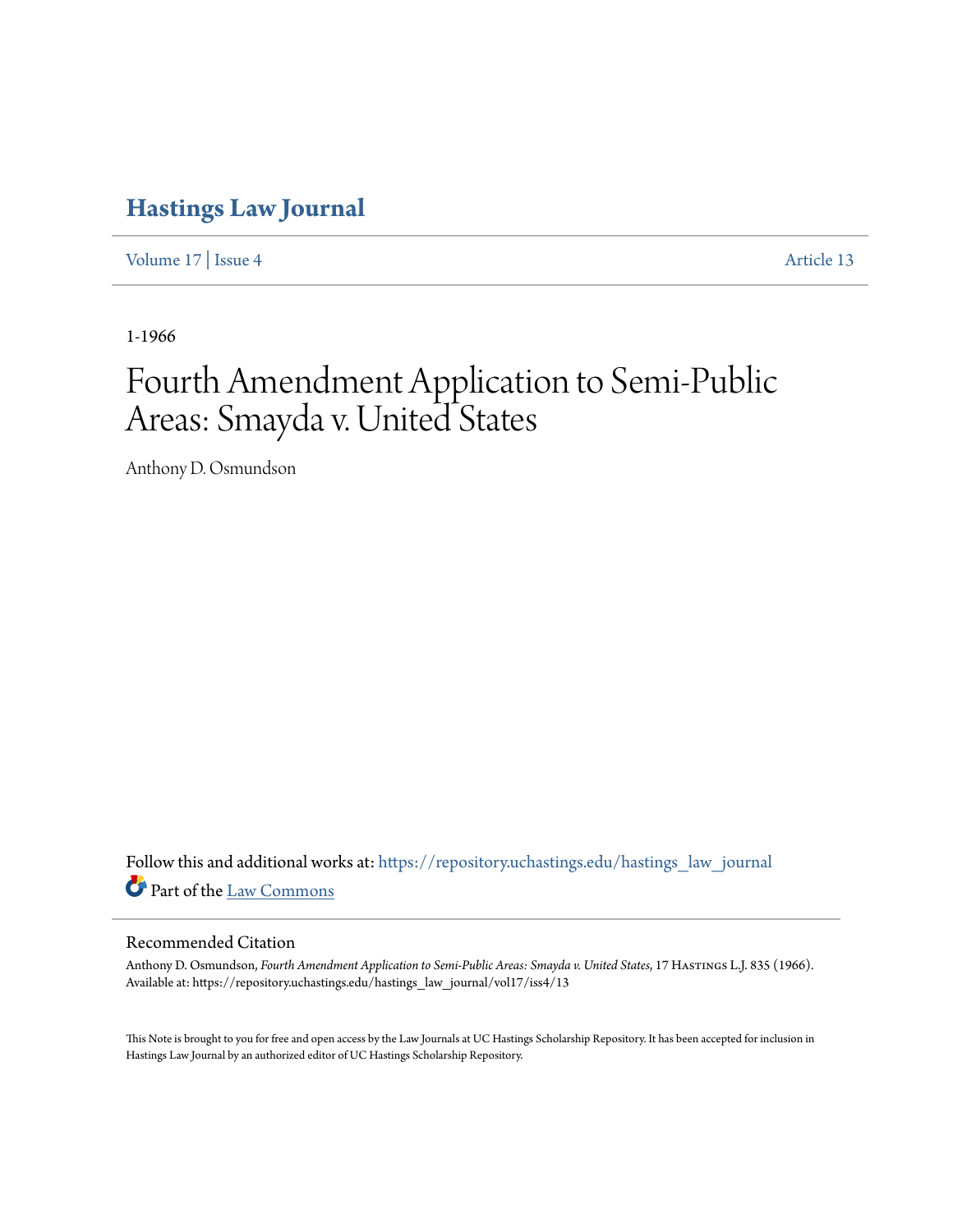## FOURTH **AMENDMENT** APPLICATION TO SEMI-PUBLIC **AREAS:** *Smayda v. United States*

In *Smayda v. United States,'* the Ninth Circuit held that the fourth amendment2 did not proscribe the clandestine surveillance of public rest rooms by police officers. In two previous cases, however, the Supreme Court of California had held to the contrary.8 A split was thereby created on an important question of constitutional interpretation-whether or not the fourth amendment protects an mdividual's right to privacy in a semi-public area.

The question arose on an appeal of conviction under the Assimilated Crimes Act4 for an infamous crime against nature. 5 Park officials **in** Yosemite National Park were troubled by apparent use of the public rest rooms for homosexual activities. With the intent of putting a stop to this practice, local park rangers had holes cut in the ceiling above the toilet stalls and disguised them as air vents. Stationed in the attic, they were able to view everything that went on in the stalls. After two nights of watching innocent users, the rangers were successful. Defendants, not knowing the stalls were being watched from above, entered them and committed the criminal act through a hole in the partition separating two of the stalls.

Defendants contended that this was an invasion of privacy, and it therefore violated the fourth amendment. Since this was evidence obtained **in** violation of their constitutional rights, they continued, it should have been excluded.<sup>6</sup> Defendants relied upon two decisions of the California Supreme Court, *Bieleckz v. Superior Court7* and *Britt v. Superior Court.8* Both cases involved police officers secretly watching the occupants of a public toilet stall from above. Each time a unammous court held the search to be a violation of the federal and state constitutions.

The Ninth Circuit rejected defendants' arguments:

We hold that when, as here, the police have reasonable cause to believe that public toilet stalls are being used in the commission of crime, and when, as here, they confine their activities to the times when such crimes are most likely to occur, they are entitled to institute clandestine surveillance The public interest m its privacy, we think, must, to that extent, be subordinated to the public interest in law enforcement.<sup>9</sup>

**2** *"The* right of the people to be secure in their persons, houses, papers, and effects, against unreasonable searches and seizures, shall not be violated, and no Warrants shall issue, but upon probable cause **"** U.S. CoNsT. amend. IV **<sup>8</sup>**Britt v. Superior Court, 58 Cal. 2d 469, 24 Cal. Rptr. 849, 374 P.2d **817** (1962);

**<sup>4</sup>**18 U.S.C. **§** 13 (1964). This section of the code makes any act or omission, not otherwise pumshable by federal law, a federal crime if it is a crime **in** the state **in** which the federal territory **in** which it is committed is situated.

5 **CAL. PEN.** CODE **§** 288a.

6Weeks v. United States, **232** U.S. **383** (1914) (evidence obtained in violation of fourth amendment madmissible **in** federal courts).

757 Cal. **2d** 602, 21 Cal. Rptr. 552, **371** P.2d **288** (1962).

**8 58** Cal. **2d** 469, 24 Cal. Rptr. 849, 374 **P.2d 817** (1962).

**9 352 F.2d** at **257.**

**<sup>1352</sup> F.2d 251** (9th Cir. 1965), *cert. dented,* 382 U.S. 981 (1966).

Bielecla v. Supenor Court, 57 Cal. **2d** 602, 21 Cal. Rptr. 552, **371 P.2d** 288 (1962).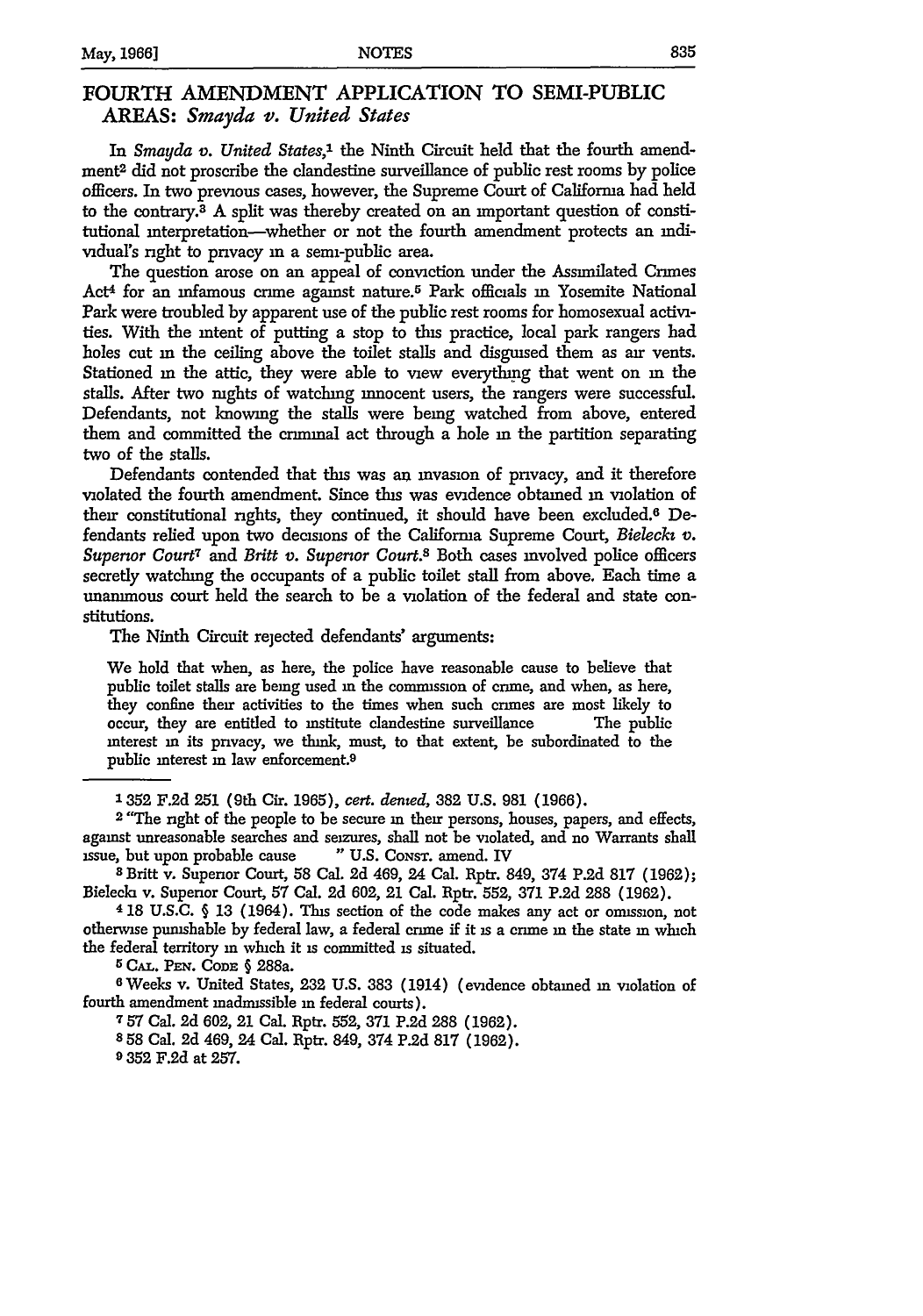The members of the court, however, were not **in** complete agreement. Each of the three Judges wrote a separate opinion. Judge Dumway rested his conclusion upon alternative grounds: (a) that when defendants committed these acts in a toilet stall offered to the public, they waived their rights to privacy; i.e., there was no constitutionally protected area,<sup>10</sup> or  $(b)$  if the area was constitutionally protected, the search was not unreasonable within the meaning of the amendment.<sup>11</sup> In a concurring opinion, Judge Pope asserted that there was no search, because there was no physical invasion of a protected area.<sup>12</sup> In a vigorous dissent, Judge Browning said the essence of the amendment was intended to insure individual privacy, and the defendants (along with the forty innocent citizens also watched) were entitled to that degree of privacy which they as reasonable persons would expect under the circumstances.<sup>18</sup>

The two opinions of the majority involve three lines of reasoning that need to be examined: (a) there was not a constitutionally protected area; (b) there was not an unreasonable search; (c) there was no search within the meaning of the amendment.

#### *Constitutionally Protected Area?*

The Constitution of the United States prohibits only unreasonable searches **in** certain designated areas-"persons, houses, papers, and effects."<sup>14</sup> Thus, it has been held permissible for an officer to stand **in** a public area and observe that which is open to him.<sup>15</sup> However, because the Supreme Court has not confined the protection of the amendment to the literal meaning of the words "persons, houses, papers, and effects," the line between a "public" and a "non-public" place **is** difficult to draw.

The Court has held a hotel room to be within the amendment.<sup>16</sup> In *Gouled v. United States,ir* the Court with no discussion assumed a private office would be a constitutionally protected area. The Court has stretched considerably the language of the amendment in holding one's automobile to be within its ambit.<sup>18</sup> Extending this principle further, the Court included a taxi.<sup>19</sup> The defendants in the instant case urged that if an automobile, which **is** obviously not a house, is within the protection of the amendment, a toilet stall where one seeks seclusion should also be within this protection.<sup>20</sup>

Judge Duniway, apparently impressed by the lower court's statements to the effect that one could tell from the public parts of the rest room what the de-

**<sup>10</sup>**id. at 254.

**11 Id.** at 255.

**<sup>12</sup>***Id.* at 257.

**<sup>13</sup>Id.** at 260.

14 Hester v. United States, 265 U.S. 57, 59 (1924).

' 5 United States v. Jeffers, 342 U.S. 48 (1951); Lustig v. United States, 338 U.S. 74 (1949).

**<sup>16</sup>**Jones v. United States, **362** U.S. **257** (1960).

**<sup>17</sup>**255 U.S. **298 (1921).**

**IS** Henry v. United States, **361** U.S. **98** (1959). *But* **cf.** Carroll v. United States, **267** U.S. **132** (1925).

**<sup>19</sup>**Rios v. United States, 364 U.S. **253** (1960). **20 352** F.2d at 256.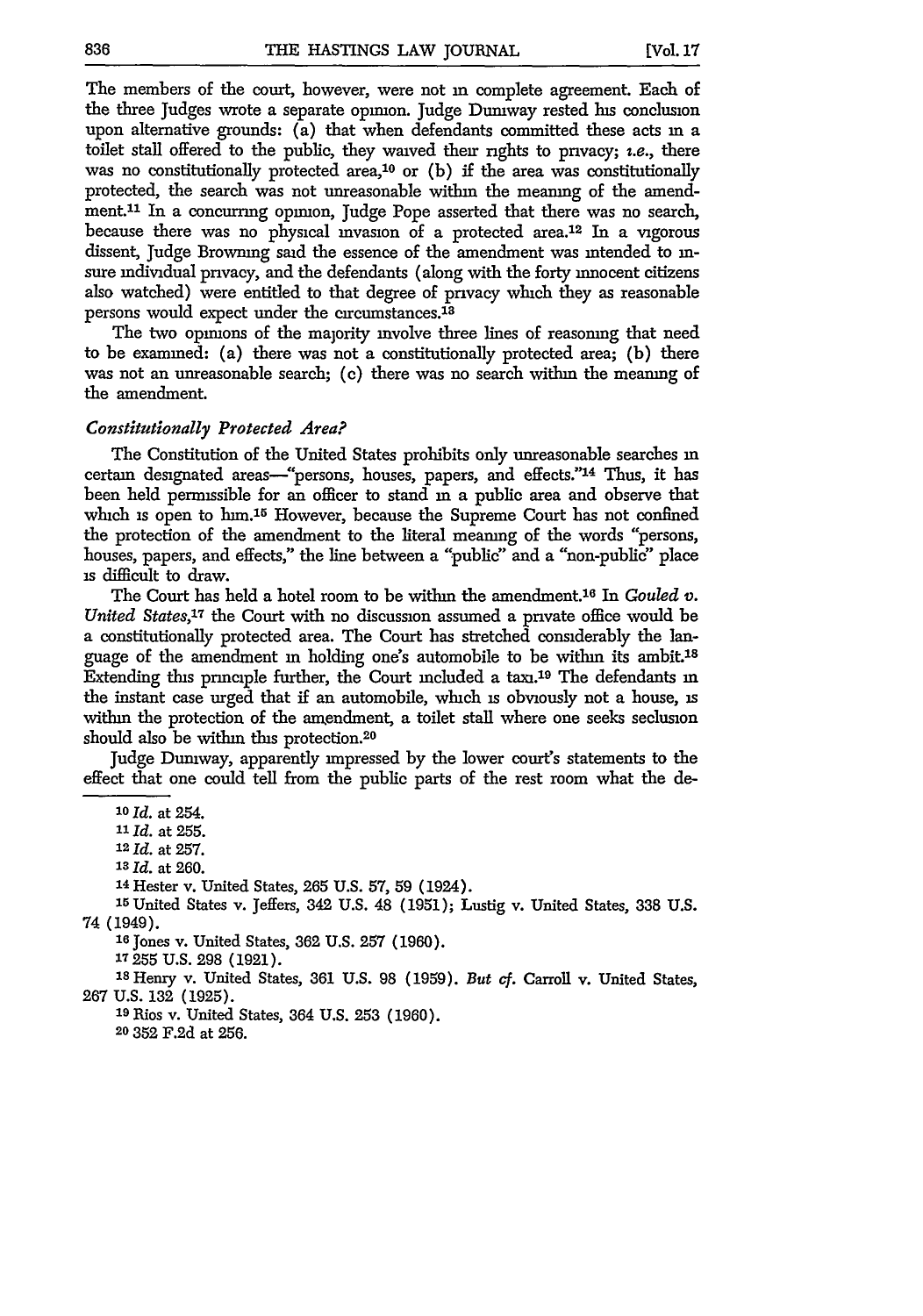fendants were doing,<sup>21</sup> answered saying, "no case has yet stretched the Fourth Amendment to make its restrictions applicable to a public place. We decline to be the first court to do so, and we think that these stalls were, **in** essence, a public place."22 However, he later retreats from this strong position: "We agree that every person who enters an enclosed stall in a public toilet is entitled to believe that, while there, he will have at least the modicum of privacy that its design affords. We would not uphold a clandestine surveillance of such an area without cause."23 If the area was **"in** essence public" as he says, officers could search at wil.24 Though this language **is** confusing, it would seem that Judge Dumway meant that a toilet stall would not be constitutionally protected.

It is an uncomplicated and perhaps an easy solution for a court to decline to extend a decisional trend to a fact situation upon which the Supreme Court has not ruled.<sup>25</sup> However, does such timidity give adequate treatment to claimed constitutional rights? Is it **in** accord with the Supreme Court's enunciations as to the *purpose and nature* of the fourth amendment?

As far back as 1886, the Court stated that the fourth and fifth amendments overlap each other26 and that their doctrines "apply to all invasions on the part of the government and its employees of the sanctity of a man's home and *the prtvacies of life."27* Case after case speaks of the fourth amendment as intended to safeguard individual privacy.28 The Court said in *Wolf v. Colorado,29* "The security of one's privacy against arbitrary intrusion by the police-which **is** at the core of the Fourth Amendment-is basic to a free society."30 Thus, it **is** well settled that the fourth amendment was intended to safeguard the privacy of the individual.

Conceding that the essence of the fourth amendment **is** the right to individual privacy, how **is** this right to be construed? It was said *in Davs v. United States,81* "The Amendment has not been read in a mggardly spirit with the outlook of a narrow-minded lawyer."<sup>32</sup> Again in *Go-Bart Importing Co. v. United States*,<sup>33</sup> Justice Butler said, "The amendment is to be liberally construed and all owe

24 See Hester v. United States, **265** U.S. **57, 59** (1924).

25 In fairness to the court, it must be acknowledged that this was not the extent of its reasoning. But here we are concerned only with the question of whether a semipublic area, a toilet stall, can be held to be a constitutionally protected area. The court's other arguments will be examined later.

26 Boyd v. United States, **116** U.S. 616 (1886).

**<sup>27</sup>***Id.* at 630. (Emphasis added.)

*28E.g.,* Mapp v. Ohio, **367** U.S. 643 (1961); Silverman v. United States, **365** U.S. **505** (1961); McDonald v. United States, **335** U.S. 451 (1948); Weeks v. United States, **232 U.S. 383** (1914).

29 **338 U.S. 25** (1949). *80 Id.* at **27. 31328 U.S. 582** (1946). *82 Id.* at **607** (dissenting opinion). **s3 282 U.S.** 344 **(1931).**

*<sup>21</sup>***Id.** at 254.

<sup>22</sup>*Id.* at 255.

**<sup>23</sup>** *Id.* at 257.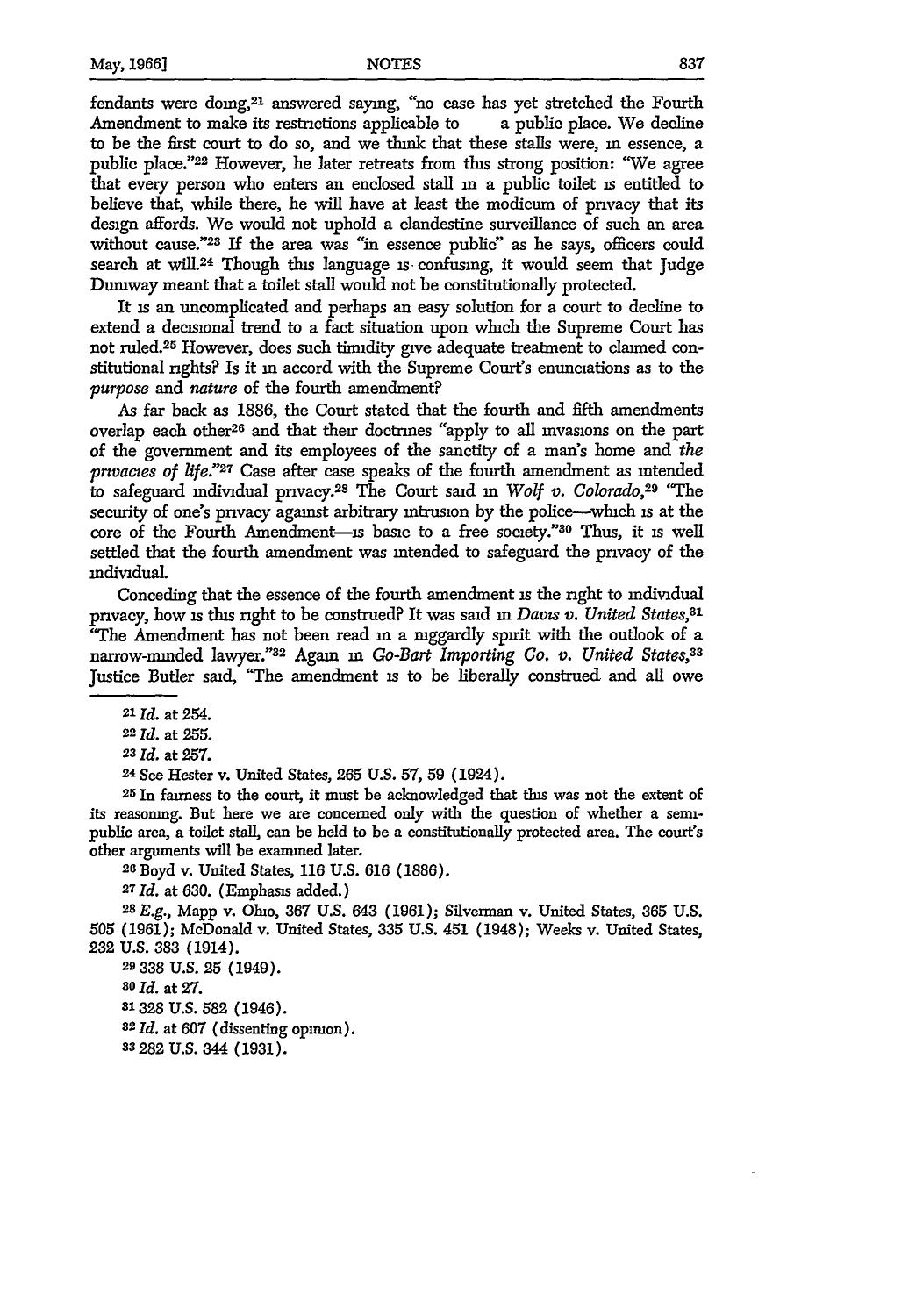the duty of vigilance for its effective enforcement lest there shall be impairment of the rights for the protection of which it was adopted."84

In light of this language to the effect that the amendment protects the right to privacy, and that it is to be liberally construed to that end, it seems that a strong argument could be made for extending the protection of the amendment to the rest rooms m *Smayda.* In accordance with ordinary human understanding, a toilet stall offers a certain degree of privacy. It is that right to privacy which the amendment should protect.

Judge Browning **in** dissent adopted this view, stating, **"In** sum, the Fourth Amendment protects such privacy as a reasonable person would suppose to exist in given circumstances." <sup>35</sup> This view was also taken in *Britt v. Superior Court*:<sup>36</sup> "Man's constitutionally protected right of personal privacy not only abides with **him** while he is the householder within his own castle but cloaks him when as a member of the public he is temporarily occupying a room-mcluding a toilet stall--to the extent that it is offered to the public for private, however transient use."37

The fourth amendment is a balance between two sometimes conflicting interests-the interest of society **in** its right to privacy and its interest **in** suppression of crime. It is arguable that the amendment, in establishing zones of guaranteed privacy, ought to be strictly construed lest law enforcement be unduly fettered. It has been said that to make these semi-public areas "off limits" to police would encourage their use by the criminal element.<sup>38</sup> This argument weighed heavily with Judge Dumway.

[Tihe nature of the criminal activities that can and do occur **in it,** the ready availability therein of a receptacle for disposing of incriminating evidence, and the right of the public to expect that the police will put a stop to its use as a resort for crime all join to require a reasonable limitation upon the right of privacy.<sup>89</sup>

However, is the fact that a semi-public area might be used **in** the commission of crime sufficient reason to give police free reign **in** searching such areas? Are not houses, persons, or even automobiles often used for criminal means? It seems that the rights of the innocent are blinded by the zeal to suppress the criminal element. There seems to be something unpalatable **in** saying, "Comel Use our rest rooml It will afford the privacy you desire. True, its privacy **is** not absolute, but, according to the customs of mankind, no one will peer over the partition at you." Then, when the citizen enters, secure **in** the thought that he **is** alone, the Government surreptitiously "enters" and shares with hun that which he did not intend to be shared. Is this the type of Government activity the Founders intended when they drafted the fourth amendment?

At best Judge Dumway's opunon that the toilet stall is "in essence public" is questionable. However, he offered an alternative ground for decision; that the search was not unreasonable.

**<sup>84</sup>** *Id.* at 357.

**<sup>85</sup>** 352 F.2d at 260.

**<sup>36,58</sup>** Cal. 2d 469, 24 Cal. Rptr. 849, 374 P.2d 817 (1962).

**<sup>87</sup>***Id.* at 472, 24 Cal. Rptr. at 851, 374 P.2d at 819.

**<sup>38</sup>** People v. Young, 214 Cal. App. 2d 131, 29 Cal. Rptr. 492 (1963).

**<sup>89</sup>**352 F.2d at 257.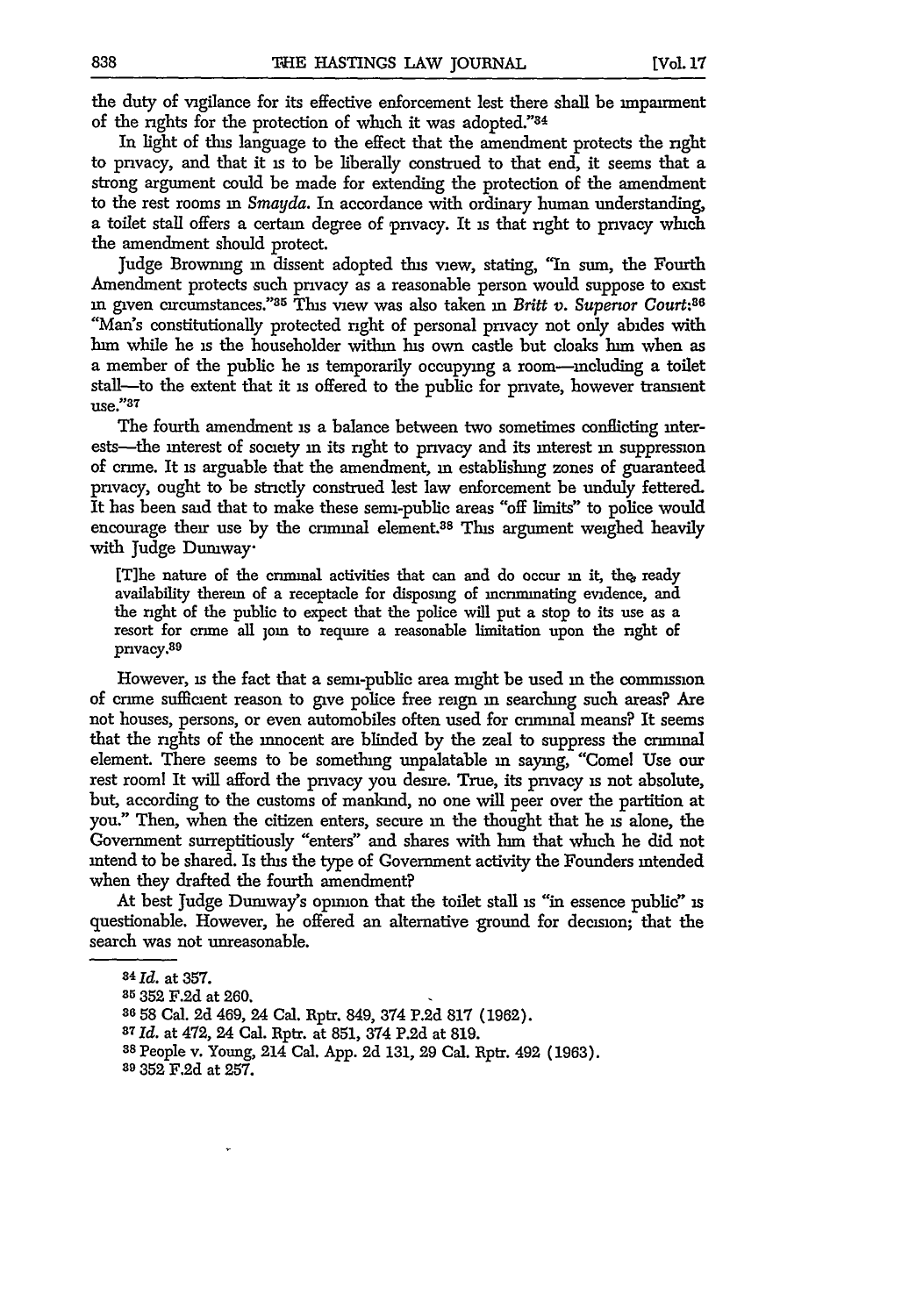#### *Unreasonable Search?*

The Constitution does not forbid all searches---only those which are unreasonable.40 Generally, a search of a constitutionally protected area without a warrant is unreasonable.<sup>41</sup> There are, however, exceptions to this rule. An officer may make a search of an area or person as an incident to a lawful arrest.<sup>42</sup> Exceptional circumstances, such as those involving a fleeing felon, danger of destruction of evidence, or a crime committed **in** the presence of a police officer, will also dispense with the requirement of a warrant.43 An automobile may be searched upon probable cause on the principle that if an officer obtains a warrant, the car may be moved out of the jurisdiction.<sup>44</sup> For the most part, however, the Court has been strict in the requirement of a warrant, placing upon the one who conducted the search the burden of showing that "exigencies of the moment" existed.<sup>45</sup>

In *Smayda,* Judge Dumway concludes that the search there involved was not unreasonable because there was probable cause to believe the stalls were being used in the commission of crime.<sup>46</sup> Assuming these stalls to be constitutionally protected, this conclusion conflicts with the Supreme Court's pronouncements that probable cause **in** the absence of exceptional circumstances is not enough to dispense with a warrant.<sup>41</sup>

In *Johnson v. United States,48* narcotic agents smelled opium and had reports of its use by the occupant of a hotel room. They knocked on the door and, when Mrs. Johnson answered, smelled fresh opium burning. They then pushed open the door and searched the immediate area. In declaring the search unreasonable, Justice Jackson said, "Any assumption that evidence sufficient to support a magistrate's disinterested determination to issue a warrant will justify the officers **in** making a search without a warrant would reduce the Amendment to a nullity and leave the people's homes secure only in the discretion of police officers."<sup>49</sup> Justice Douglas also condemned a search claimed to be made on probable cause in *McDonald v. United States:50*

The right of privacy was deemed too precious to entrust to the discretion of those whose **job** is the detection of crime and the arrest of criminals. Power is a heady thing; and history shows that the police acting on their own cannot be trusted.

40 U.S. CONST. amend. IV See United States v. Rabmowitz, **339** U.S. **56** (1950). <sup>41</sup> See Ker v. California, 374 U.S. **23 (1963);** United States v. Rabmowitz, **<sup>339</sup> U.S. 56 (1950);** Agnello v. United States, 269 U.S. 20 (1925); Amos v. United States, **255 U.S. 313 (1921).** 42 Cases cited note 41, *supra.* <sup>4</sup> 3 United States v. Johnson, **333** U.S. 10, 11 (1948) (dictum). <sup>44</sup> Henry v. United States, **361** U.S. 98 (1959) (dictum); Brinegar v. United

States, **328 U.S. 160** (1949); United States v. Carroll, **267 U.S. 132** (1925).

45 United States v. McDonald, **335** U.S. 451 (1948).

<sup>46</sup>**352 F.2d** at 257. Note that the court was not speaking about probable cause to make an arrest. Indeed, until the officers had made their "search" they had no grounds to make an arrest.

7Wong Sun v. United States, **371** U.S. 471, 497-98 **(1963)** (concurring opinion); United States v. Jeffers, 342 U.S. 48, 52 **(1951);** Johnson v. United States, **333** U.S. 10, 15 (1948).

**48 333** U.S. 10 (1948).

**49** *Id.* at 14.

**50 335** U.S. 451 (1948).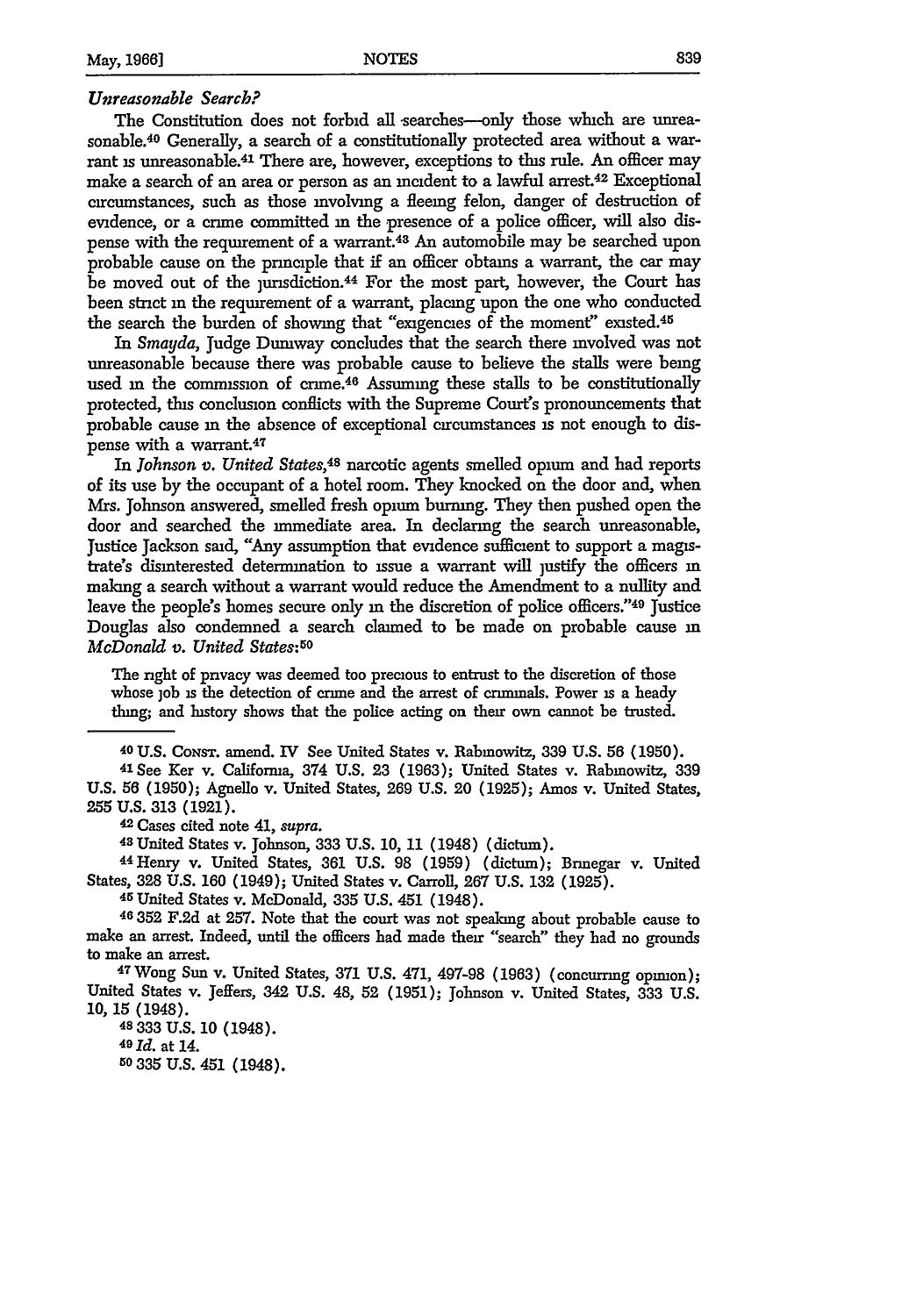And so the Constitution requires a magistrate to pass on the desires of the police before they violate the privacy of the home.51

In the instant case there were no exceptional circumstances. The park rangers were not **in** danger of having evidence destroyed. There was no cry of help **m** the night or felon in flight. On the contrary, they had time to devise the scheme, have the holes cut, and set up watches. Can it be doubted, then, that the rangers had time to go before a magistrate and let him make his impartial determination as to whether or not a warrant should be issued?<sup>52</sup> To hold, as Judge Duniway did, that probable cause will support this search is very questionable.

#### *Was There a Search?*

Mere observation of what **is** open and patent does not constitute a search within the meaning of the fourth amendment.<sup>53</sup> An officer may use a mechanical device to aid his vision or his hearing, and as long as he does not physically invade the constitutionally protected area, there is no fourth amendment search.54 The analogy is made in the opinion of Judge Pope to an officer standing on the sidewalk and looking into a window. The officers **in** *Smayda* did not enter the stall but merely observed from above m the attic. Therefore, Judge Pope concluded, there was no physical invasion and no search. The problem arises, however, when we remember someone had to cut the holes and disguise them as air vents. This was a physical invasion. To get around the problem, Judge Pope argued that an invasion made by a private individual55 does not come within the amendment. In support of this principle, he relies upon the case of *Burdeau v. McDowell.5 6* In that case, a thief had entered a private office, broken into a safe, and stolen private documents. He then, **in** his own self mterest, turned them over to federal officers. The government **in** no way participated **in** the search, and the Court took pains to point this out.

In *Smayda*, however, the officers were involved in every phase of the search. They originated the scheme to cut the holes and did all of the actual watching.<sup>57</sup> Where officers participate in a search or encourage it in any way, the evidence so obtained **is** deemed to be the product of unreasonable search. 58 Thus *Burdeau* would not be applicable to the facts in *Smayda.*

**<sup>52</sup> See** Trupiano v. United States, 334 U.S. 699 (1948). *But* **of.** United States v. Rabinowitz, 339 U.S. 56, 66 (1950) (search without warrant not illegal merely because officers had time to obtain warrant).

**<sup>53</sup>**United States v. Lee, 274 U.S. 559 (1927).

**54** Goldman v. United States, **316** U.S. 129 (1942) (detectophone). *But see* Silverman v. United States, **365** U.S. 505 (1961) (use of "spike mike" illegal).

**55 The** holes were cut and disguised as air vents **by** private carpenters who were acting on orders from the ranger. **56 256** U.S. 465 (1921).

**<sup>57</sup>**"As a result, the manager of the resort discussed the problem with Ranger Twight, the law enforcement specialist **in** the Park, and it was decided that a hole should be cut **in** the ceiling over each stall, for purposes of observation." **352 F.2d** at 253.

5s Lustig v. United States, **338** U.S. 74, 79 (1949); Byars v. United States, **273** U.S. 28, 33 (1927).

*<sup>51</sup>Id.* at 455-56.